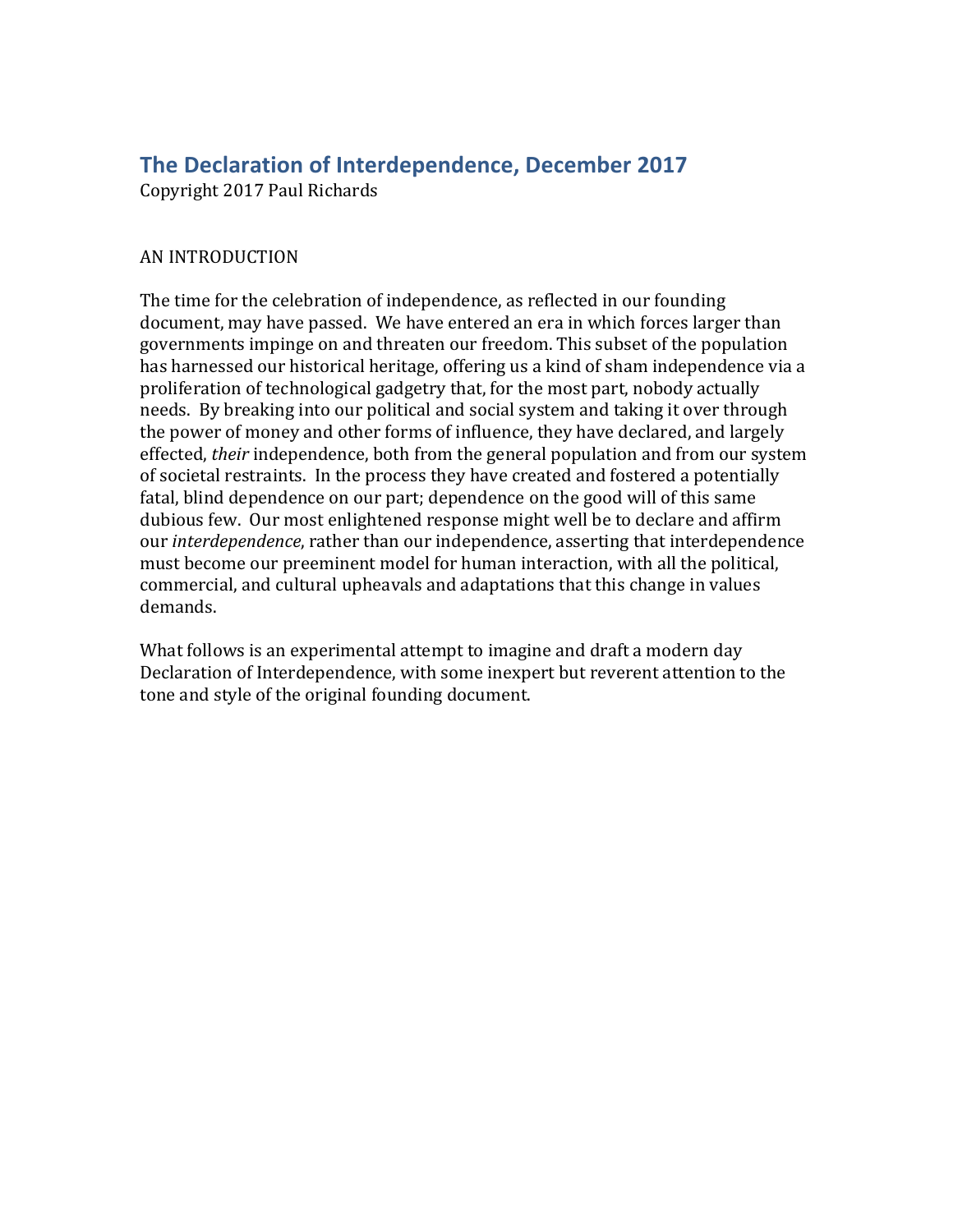## **THE DECLARATION OF** *INTER***DEPENDENCE**

When, in the course of human events, the wishes, wants, and needs of an advantaged few become forcefully elevated above those of the great mass of humanity, thus increasing natural inequities in the distribution of resource, opportunity and privilege, it is natural and right for people thus imperiled to invent new forms of connection with and amongst themselves, and with people of other nations, and with those to whom the common liberty and wellbeing have been entrusted. Accordingly we, who are so moved, declare our intent to abstain from the pursuit of exaggerated, isolating ideals of independence, and to form instead a new and consciously *interdependent* union, open to all who share this value.

To that end, we hold these truths to be self-evident: that the laws of probability and unearned advantage play at least as great a role in any man or woman's success or quality of life as do individual attributes and aspects of character; that all people are equally endowed with fundamental wants and needs; and that the satisfaction of these, or the lack thereof, gives rise to the greatest imaginable extremes of both joy and suffering. The absolute equality of the experience of human joy and suffering dictates that no person's wishes, wants, and needs can be held to be more inherently real or important than those of any other. We hold that this is unalterably so, regardless of gender, social, financial, racial, national, or religious distinctions.

Given this, we affirm that all persons are endowed not only with the right to life, liberty, and the pursuit of happiness, but also with the right to *voice*—to be heard equally in the process of collective decision. Conjoined with these rights is the inalienable responsibility, on the part of all, to work interdependently with others to ensure safe, universal access to the opportunities arising from our collective productivity. 

This responsibility is, self-evidently, the equal companion of our right to liberty, and is a continuing acknowledgment that we live and thrive not merely as a result of our own efforts and attributes, but as a direct outgrowth of the sufferance, tolerance, restraint, and support of our fellow creatures.

As we declare this commitment to *enlightened mutual interest*, societal momentum veers regressively onto old paths of radical independence and dependence. Our nation, and others, are enduring increases in inequality of wealth and income, decreases in support for civil rights, ongoing signals of indifference to, or tolerance for, violence or other harm toward women and minorities, the systematic undermining of access to health care and education, the destruction of the separation of church and state, and the unwinding of efforts to remove the influence of money from politics, and greed from commerce. Also in ascent: The abandonment of scientific and evidence-based approaches to the establishment of fact, of which denial of climate change is an egregious and representative example.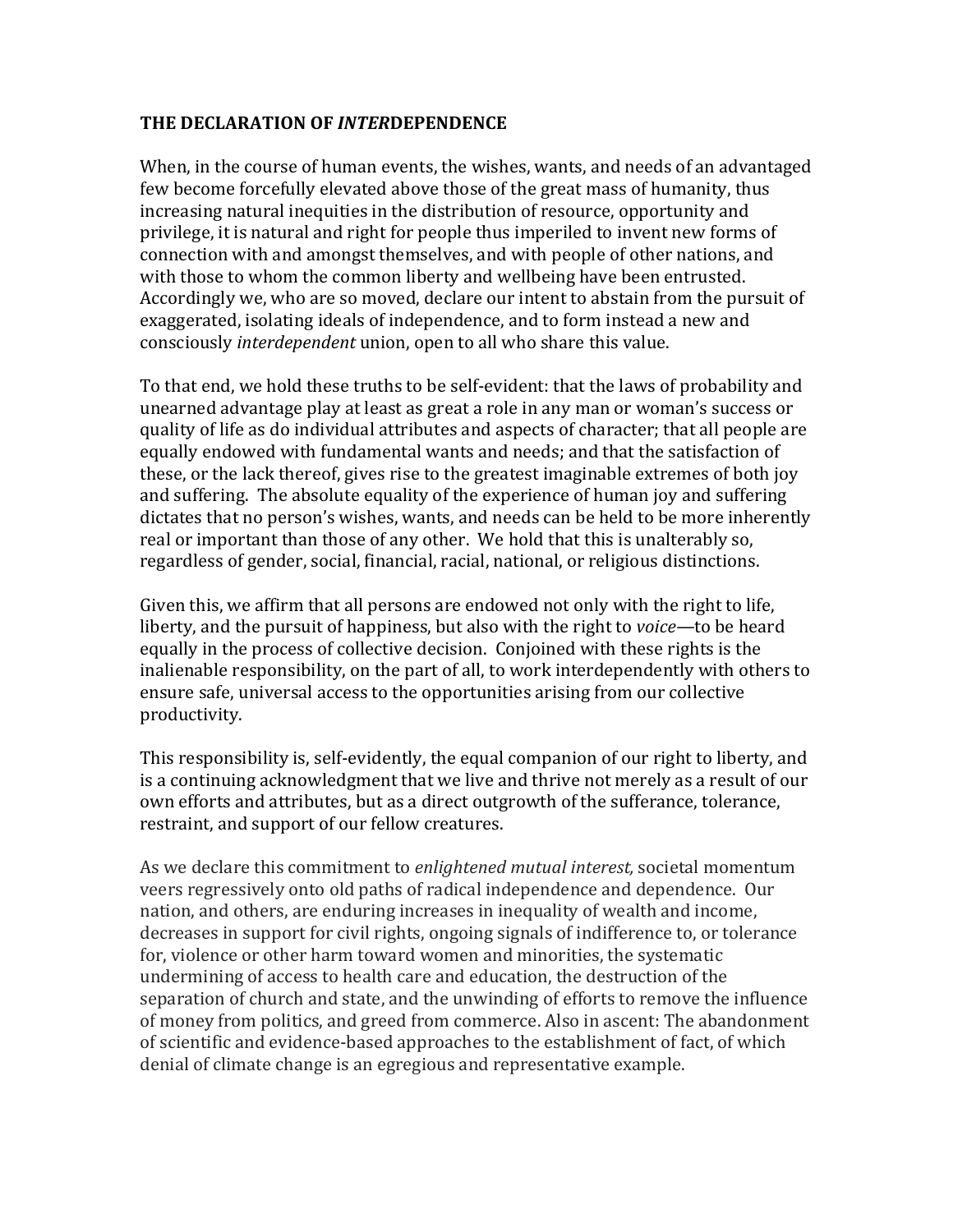When a long train of such abuses and usurpations evinces a design to reduce a population under a new form of despotism, it is that population's right and duty to invent and install more interdependent mechanisms of government and commerce, and to provide new guards for their future security.

For the support of this declaration, we mutually pledge to each other our lives, our fortunes and our sacred honor, in the hope that our cherished, progressive experiment in liberty on Earth shall endure.

Paul Richards

**Click the link below (or cut and paste it into your browser window) to add your name and become a signatory of the Declaration of Independence, 2017.** 

**https://www.sentecenter.net/the-declaration-of-interdependence**